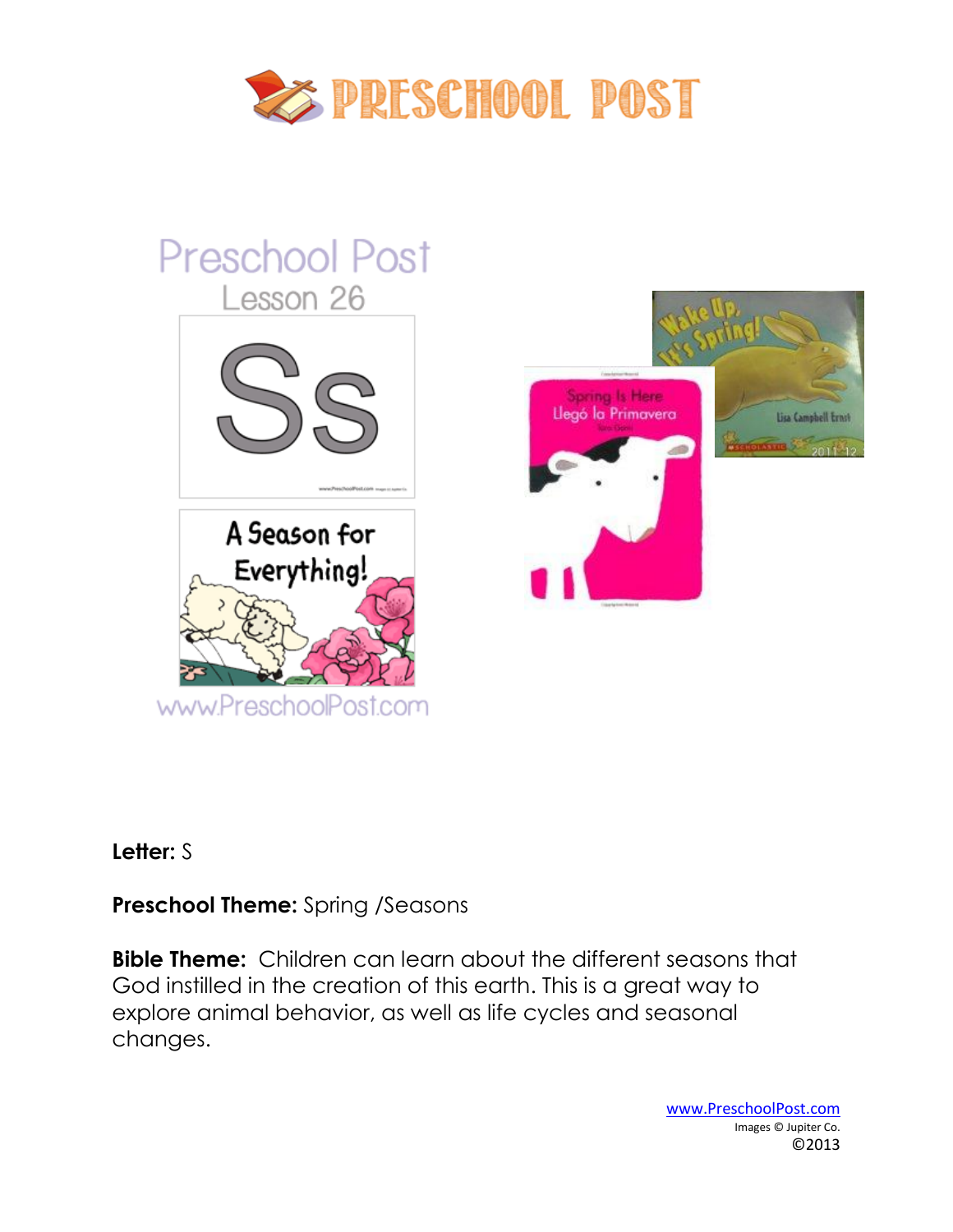

## **Morning Circle:**

Ask the children if they know what time of year comes after winter. When they answer "spring," explain that spring is one of our seasons. Ask them if they know the beginning sound in "spring." Show them [the word "spring"](http://www.preschoolpost.com/MarchSpringtime.html) and highlight the letter "s." Name the seasons with the children using the following rhyme:

"I can name the seasons,

there are four of them in all.

Winter, Spring, Summer, Fall.

I know God made them all."

Do the children hear any [other "s" words](http://www.preschoolpost.com/MarchSpringtime.html) ("summer," "seasons?") Explain that God made our seasons for a very special purpose. Ask the children if they can tell a few things that happen in each of the four seasons. They might say that in summer it gets hot and they go to the beach, in fall the leaves turn colorful and they have lots of raking to do, and in winter Christmas happens and it gets colder. (What "s" word happens in the winter? ..."snow.") In spring new leaves sprout from the trees, flowers begin to bloom, and the weather starts to warm up. Explain that spring is a time for new beginnings, a time when things that looked dead spring to life again.

**Read:** [Spring Is Here,](http://www.amazon.com/dp/0811823318?tag=biblesongs-20&camp=14573&creative=327641&linkCode=as1&creativeASIN=0811823318&adid=0FADMPABN4HMG6W50B4A&&ref-refURL=http%3A%2F%2Fwww.preschoolpost.com%2FMarchSpringtime.html) by Taro Gomi. Discuss briefly what happened in the seasons shown.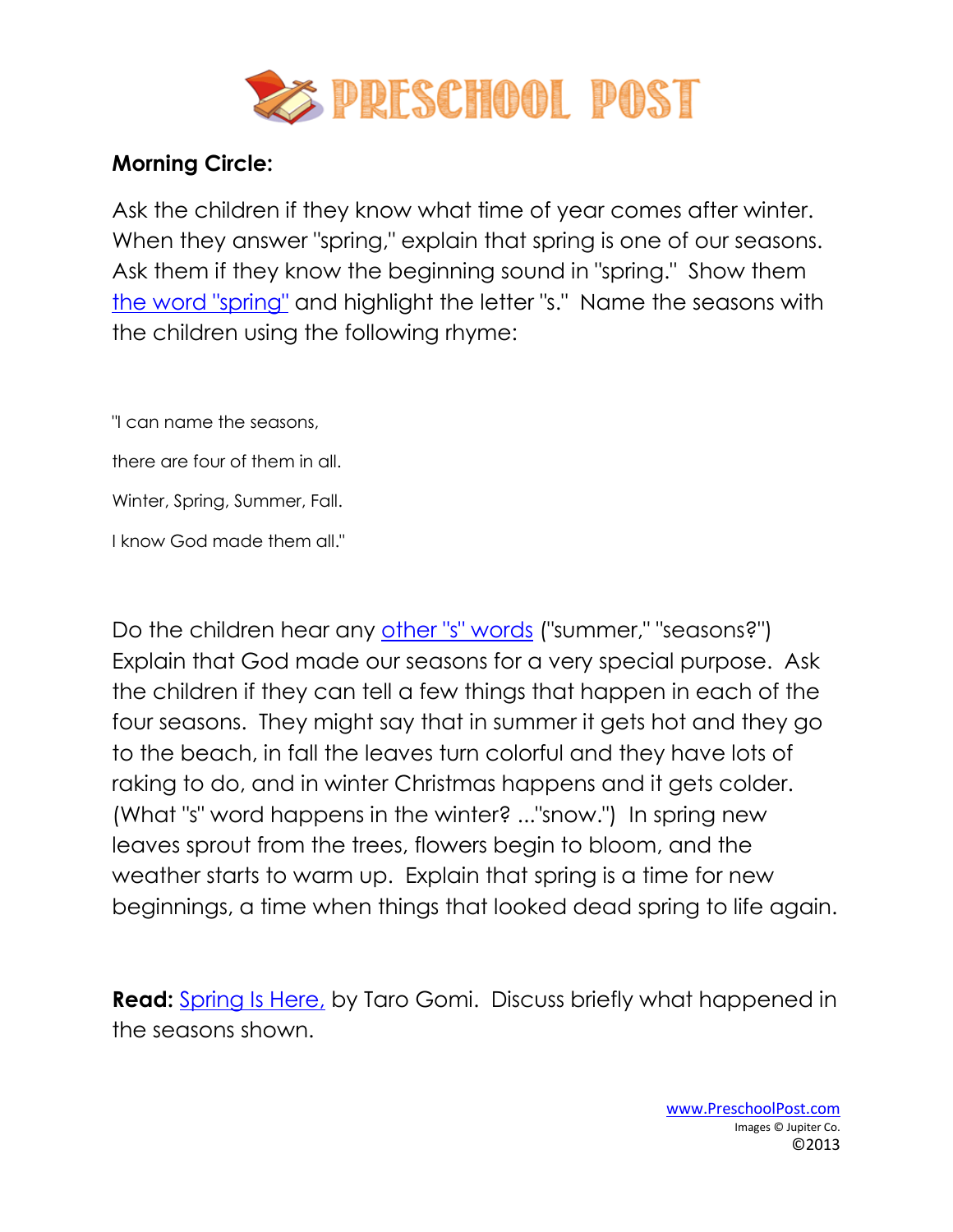

### **Music & Movement:**

Form a large circle with the children and link hands. Swing your arms back and forth as you sing, and move (as a group) to the right for the second half of the first verse, then move to the left for the second half of the next verse, and so on throughout the song.

## **Springtime Song:**

Author Unknown

(Tune: "Did you Ever see a Lassie?")

My eyes can see it's springtime, it's springtime, it's springtime. My eyes can see it's springtime, the grass is so green!

(Move circle counterclockwise.)

The green grass, the flowers, the sunshine and showers.

My eyes can see it's springtime and I am so glad.

My ears can hear it's springtime, it's springtime, it's springtime.

My ears can hear it's springtime, the birds sweetly sing.

(Move circle clockwise.)

The birds sing, the bees buzz, the frogs peep, the lambs bleat. My ears can hear it's springtime, and I am so glad.

My body can feel's it's springtime, it's springtime, it's springtime. My body can feel its springtime, the air is so warm.

(Bring everyone's hands toward center of circle and out again.) The warm air, the breezes, no frost and no freezes. My body can feel it's springtime, and I am so glad!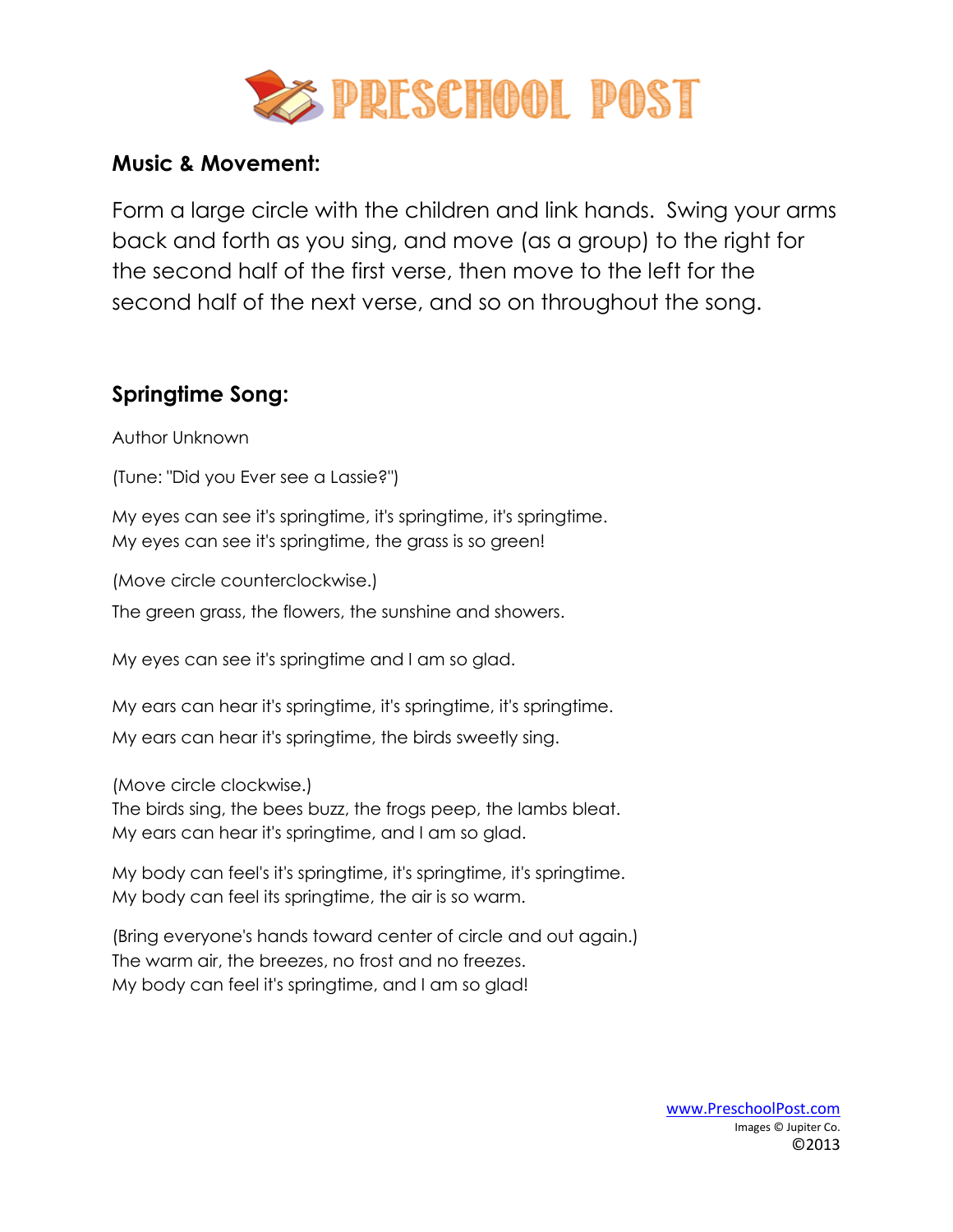

# **Snack:**

If you have a warm day, spread out blankets in a grassy spot outside and eat your snacks in the sunshine.

# **Centers:**

1. Seasons sort. Prepare a [pile of pictures](http://www.preschoolpost.com/MarchSpringtime.html) cut out of magazines. The pictures should contain many different scenes from all four seasons. Place four cards, each with the name of a season (and a picture representing that season,) in a row on a table. Let the children sort through the pile of pictures and separate into columns according to seasons.

2. Seasons sensory center. Provide a variety of objects for the children to explore that demonstrate various aspects of the four seasons. For example, a metal pan full of ice cubes and some tongs could be a tactile way to experience winter. Allowing the children to cut off snippets of a lavender plant would provide a sense of the smell of spring. A recording of beach sounds to listen to with headphones would be an auditory method for experiencing summer. A pile of dead leaves in a large plastic tub could provide a kinesthetic means of sensing fall.

3. Representational drawing. Place a daffodil in a vase and set on a table. Provide lots of paper, crayons, and pencils and encourage the children to try to draw what they see.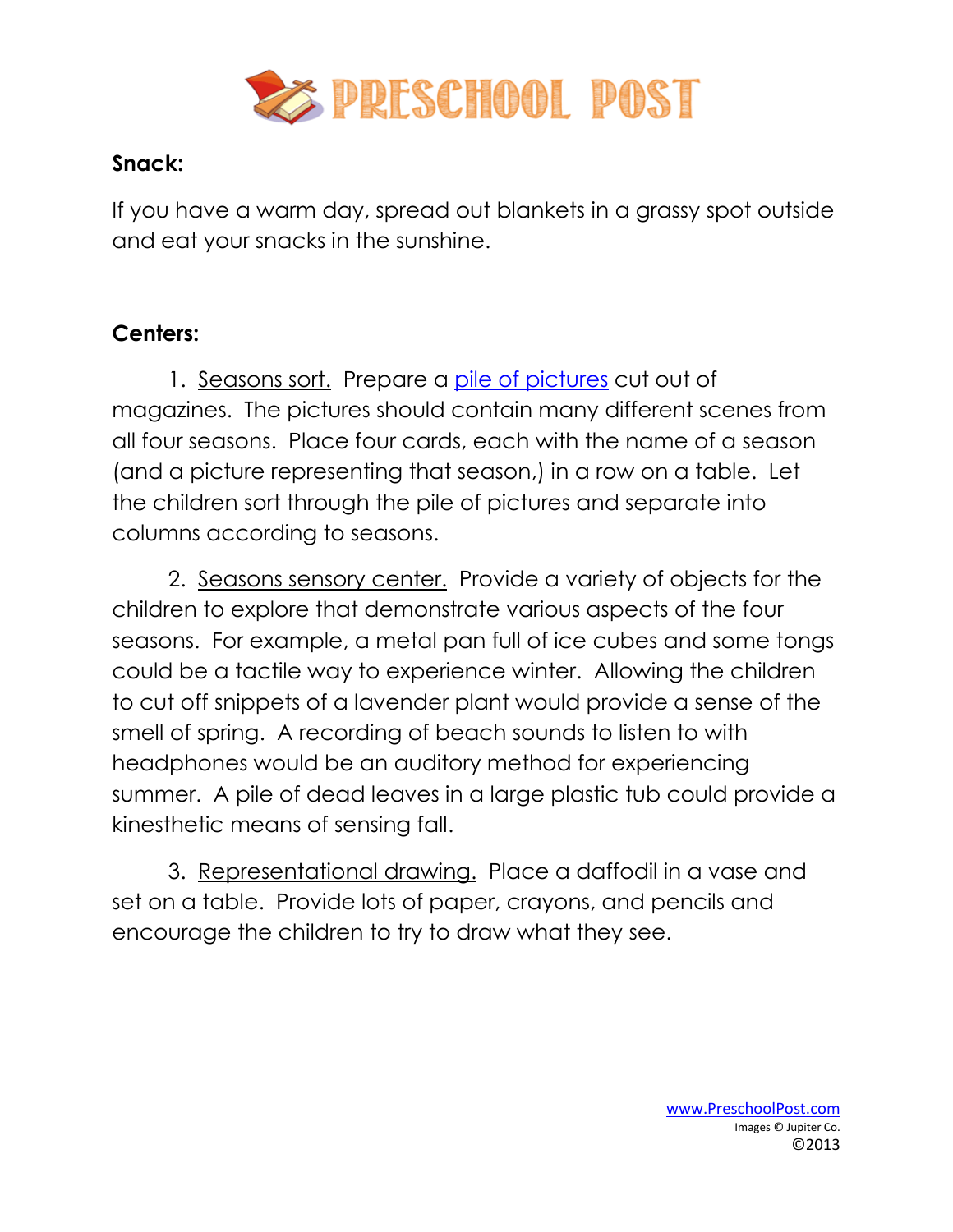

# **Art Activity:**

Make cherry trees. Soak popped popcorn in weak red food coloring until pink. Soak puffed wheat or crisped rice cereal in weak green food coloring until light green. Allow to dry. Give each child a sheet of approx. 9" x 12" poster board or



foam core. Help each child paint a tree and branch shape on their "canvas" with brown tempera paint. When dry, help them dot glue randomly over the branches and stick the popcorn and cereal "blooms" and "leaves" on their creations.

## **Bible Storytime:**

**Read:** [Wake Up, It's Spring!](http://www.amazon.com/dp/0060089857?tag=biblesongs-20&camp=14573&creative=327641&linkCode=as1&creativeASIN=0060089857&adid=1S158D59RK1964EBH7NM&&ref-refURL=http%3A%2F%2Fwww.preschoolpost.com%2FMarchSpringtime.html) by Lisa Campbell Ernst. Discuss how different creatures behave in different seasons.

## **Bible Verse Bracelets:**

"For everything there is a season, a time for every activity under heaven." [Ecclesiastes 3:1](http://www.preschoolpost.com/MarchSpringtime.html)

**Song:** ["God of Wonders"](http://www.christianbook.com/veggietales-music-worship-songs-compact-disc/pd/CD15424?event=AFF&p=1133939&) from the Veggie Tales Worship Songs CD. Give praise to God for making all creation work so perfectly!